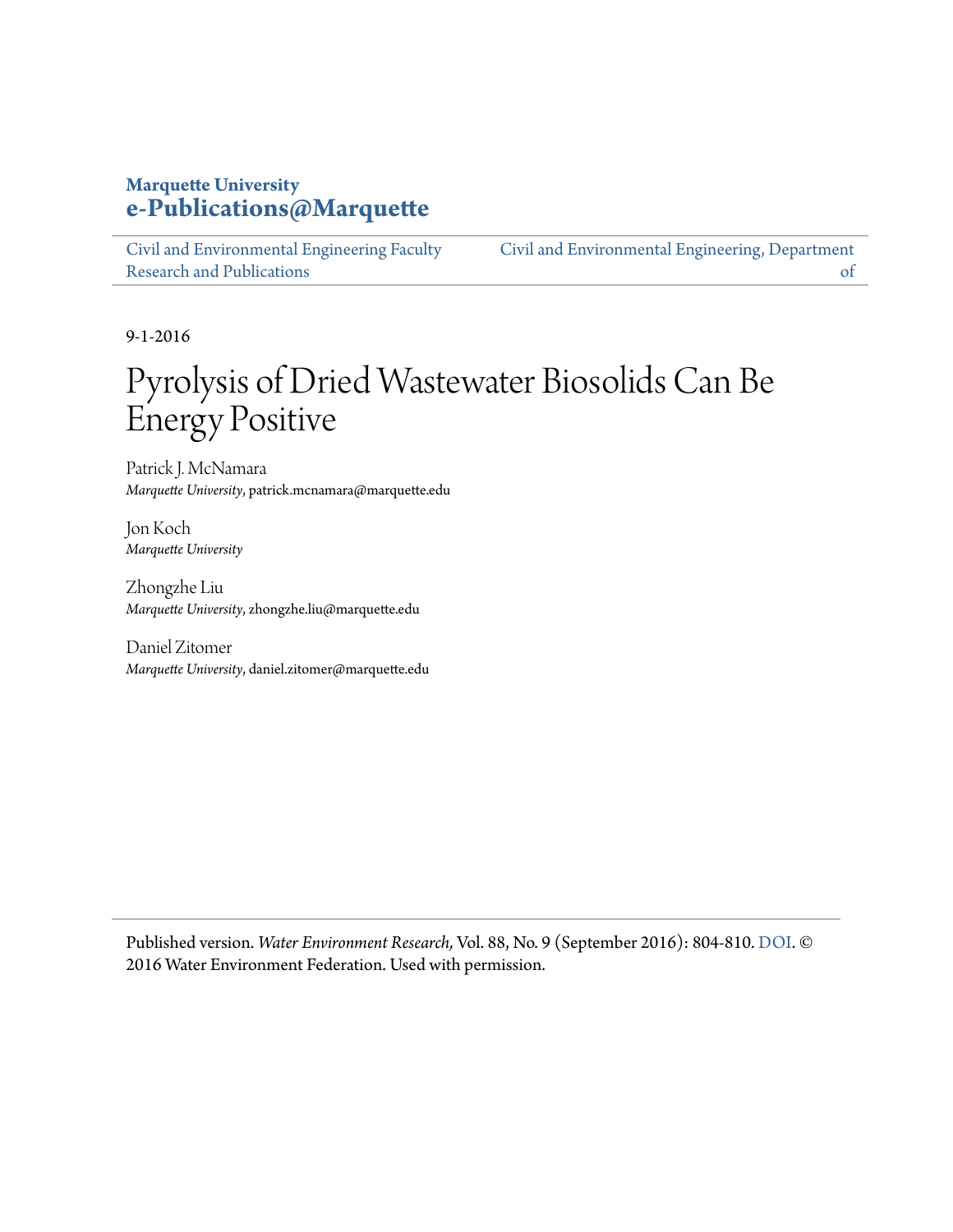# Pyrolysis of Dried Wastewater Biosolids Can Be Energy Positive

Patrick J. McNamara<sup>1</sup>, Jon D. Koch<sup>2</sup>, Zhongzhe Liu<sup>1</sup>, Daniel H. Zitomer<sup>1\*</sup>

ABSTRACT: Pyrolysis is a thermal process that converts biosolids into biochar (a soil amendment), py-oil and py-gas, which can be energy sources. The objectives of this research were to determine the product yield of dried biosolids during pyrolysis and the energy requirements of pyrolysis. Bench-scale experiments revealed that temperature increases up to 500 °C substantially decreased the fraction of biochar and increased the fraction of py-oil. Py-gas yield increased above 500 °C. The energy required for pyrolysis was approximately 5-fold less than the energy required to dry biosolids (depending on biosolids moisture content), indicating that, if a utility already uses energy to dry biosolids, then pyrolysis does not require a substantial amount of energy. However, if a utility produces wet biosolids, then implementing pyrolysis may be costly because of the energy required to dry the biosolids. The energy content of py-gas and py-oil was always greater than the energy required for pyrolysis. Water Environ. Res., 88, 804 (2016).

KEYWORDS: biochar, bio-oil, py-gas, enthalpy, sustainability, water resource reclamation facilities, wastewater treatment, drying, biosolids handling.

doi:10.2175/106143016X14609975747441

### Introduction

Biosolids are a potential resource produced throughout the world at water resource recovery facilities (WRRFs). In the U.S., over 7 million tons of biosolids are produced (Zerzghi et al., 2010), and over half of all biosolids are land applied (USEPA, 2012). Biosolids can be a beneficial soil amendment product that contain nutrients needed for plant growth (Hossain et al. 2011). The organic matter in biosolids also enriches soil health by replacing organic matter that is degraded over time in soil (USEPA, 2012). Of the 45% of biosolids that are not reused in the US, 63% are sent to landfills and 33% are incinerated (NEBRA, 2007). In cases where methane is not recovered at landfills from the digested solids that are further degraded to methane over longer periods of time or heat is not recovered in incinerators, discarding biosolids is a wasted energy recovery opportunity. Novel biosolids processing that yields other valuable products with low energy inputs would be beneficial (Blöcher et al. 2012; Chen et al. 2008; Shen et al. 2003).

Besides the aforementioned disposal pathways, there are many other biosolids treatment and disposal technologies in use or under development, such as thermal hydrolysis, anaerobic digestion, thermophilic digestion, hydrothermal processing, gasification, and pyrolysis (Bridle and Skrypski-Mantele, 2004; Chen et al., 2008; Lumley et al., 2014; McNamara et al., 2012). Thermal hydrolysis, hydrothermal processing, and digestion of biosolids are an intermediate processing step which cannot recover all the energy and resources or produce value added products. The remaining biosolids still require final disposal. Gasification is similar to pyrolysis in that it takes place under anoxic conditions, but gasification occurs at higher temperatures and does not yield a high quality soil-amendment product such as biochar because the biomass is converted to ash and gas (Ahmed and Gupta, 2010; Wang et al., 2008; Lee et al., 1998; Xu et al. 1998). Incineration is also a thermal processing technology that can be used for energy production, but similar to gasification, it does not yield a high quality soil-amendment product (Liu et al., 2010; Marani et al., 2003). Moreover, incineration has many emission problems such as concentration of heavy metals and toxic hydrocarbons in ash (Liu et al. 2010; Marani et al. 2003; Deng et al. 2009). Compared to incineration and gasification, biosolids pyrolysis was found to be favorable for energy savings, material recovery and materials production, providing a zero waste solution in Europe (Samolada and Zabaniotou, 2014). Even though it is difficult to judge which thermochemical disposal process is the best ultimate solution, pyrolysis could be a biosolids handling process that offers simultaneous energy recovery and production of a value-added soil amendment (Bridle and Pritchard., 2004). Pyrolysis is the decomposition of organic matter upon heating under anaerobic conditions and is typically conducted at temperatures greater than 400 °C (Laird et al., 2009; Brisolara and Qi, 2011; Yuan et al., 2013).

Pyrolysis of carbonaceous materials like biosolids produces a residual solid phase called biochar, a liquid phase that condenses upon cooling called py-oil, and a permanent gas-phase referred to as py-gas (Laird et al., 2009). Unused biosolids from WRRFs are a potential feedstock for pyrolysis which could help recover energy. All three products from pyrolysis are potentially useable. As a soil amendment, biochar can sequester carbon and be used as a beneficial soil amendment product (Laird et al., 2009; Lehmann et al., 2006). Specifically, biochar enriched with digester filtrate can improve turf-grass growth, in part because of the added ammonia and potassium that the biochar adsorbs from the filtrate (Carey et al., 2015). Biochar has been used to improve moisture holding capacity in golf greens (Major, 2010), improve crop yields for agricultural purposes (Major et al. 2010),

 $^{\rm 1}$  Department of Civil, Construction and Environmental Engineering, Marquette University, 1515 W Wisconsin Ave, Milwaukee, Wisconsin, United States

 $^{\rm 2}$  Wade Department of Mechanical and Aerospace Engineering, Trine University, 1 University Ave, Angola, Indiana, United States

Department of Civil, Construction and Environmental Engineering, Marquette University, 1515 W Wisconsin Ave, Milwaukee, Wisconsin, United States; email: Daniel.zitomer@marquette.edu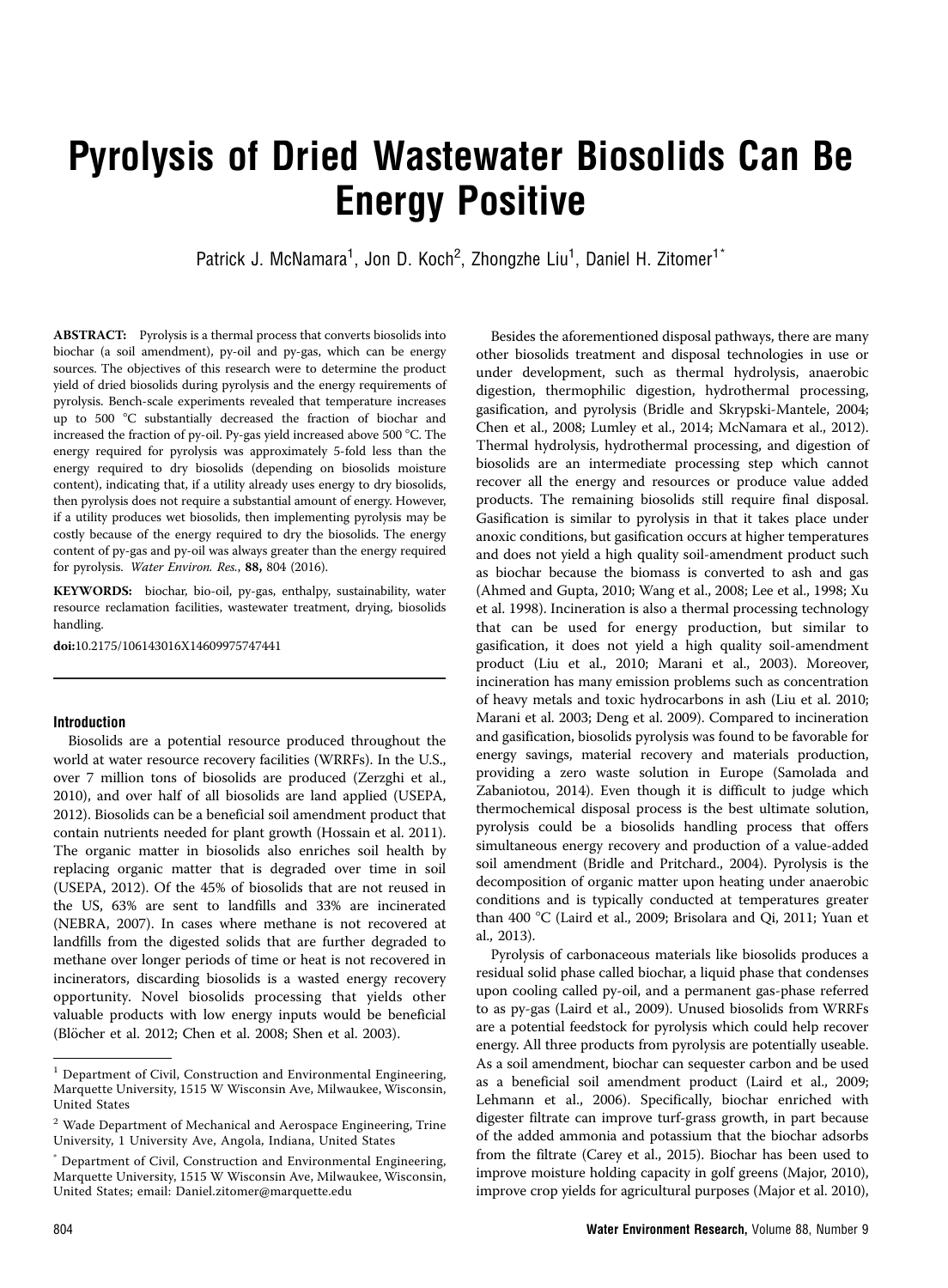and sorb metals (Wu et al., 2012). Additionally, microconstituents such as triclosan and triclocarban, which are linked to increased antibiotic resistance genes in biosolids, are removed from the biochar during pyrolysis (Ross et al., 2016; Carey et al., 2016; McNamara et al., 2014b).

Py-oil can be burned for energy recovered in industrial boilers (Laird et al. 2009; Brammer et al., 2006; Stamatov et al., 2006). Additionally, py-oil could be added to anaerobic digesters to increase gas production if the py-oil is readily degradable and not toxic to the digester. Py-gas, which contains hydrogen  $(H_2)$ , carbon monoxide (CO), methane (CH<sub>4</sub>), carbon dioxide (CO<sub>2</sub>) and other hydrocarbon gases, can be burned to provide energy needed to heat the pyrolysis process (Laird et al., 2009). At a pilot-scale pyrolysis plant that processes biosolids, the py-gas is also used to produce diesel fuel (Gildea, 2015). Knowing the energy recovery and requirements for pyrolysis is important to assess the feasibility of implementing pyrolysis at WRRFs.

The energy required for the pyrolysis reaction of biosolids, a.k.a. the enthalpy of pyrolysis, is not yet well known, but the enthalpy of pyrolysis for other types of biomass, which should be similar in order of magnitude, has been investigated. For example, the enthalpies of pyrolysis for oat hulls and pine wood, on a dry basis, are  $0.78 \pm 0.20$  MJ/kg and  $1.64 \pm 0.33$  MJ/ kg, respectively (Daugaard and Brown, 2003). For pyrolysis of wastewater sludges, between 0.708 and 1.18 MJ/kg were required to heat the sludge from room temperature to 550  $^{\circ}$ C (Hossain et al., 2009). For one of the three sludge samples investigated by Hossain et al. (2009), the energy content in the py-gas was greater than the energy required to heat the sample. Depending on the sludge characteristics and pyrolysis conditions, the py-gas may provide sufficient energy for the pyrolysis reaction, but more work needs to be performed to confirm this belief. To the best of our knowledge, the enthalpy of pyrolysis for municipal wastewater biosolids has not been defined, and therefore, the energy requirements for pyrolysis have not been sufficiently determined. In addition to pyrolysis energy requirements, WRRF's will have to consider the energy required to dry their biosolids in preparation for pyrolysis, a hurdle which may be prohibitory from an energy cost standpoint.

The objectives of this research were to determine the product yields following pyrolysis of heat-dried biosolids and the energy requirements of pyrolysis (enthalpy of pyrolysis) relative to drying energy requirements. It was expected that energy demand for drying wet biosolids would be substantial relative to the pyrolysis energy demand. The decision to implement pyrolysis would be greatly influenced by the type of biosolids being produced (wet vs. dry). The drying energy requirements were calculated to help determine what the total energy demand would be to implement pyrolysis for a utility that produces wet biosolids since drying before or during pyrolysis is necessary. Lab-scale pyrolysis experiments were performed on heat-dried biosolids, and solid, liquid, and gas product yields and associated energy contents were quantified.

#### Materials and Methods

Lab-scale Experiments. Pyrolysis experiments were performed in a batch pyrolysis reactor, and products were collected for quantification (see Figure 1 for schematic of experimental setup). The stainless steel cylindrical pyrolysis reactor had a diameter of 8.89 cm (3.5 inches) and height of 25.4 cm (10 inches) with an internal volume of 1.57 L (96 cubic inches). The



Figure 1—Schematic of experimental setup. Inert gas was used to flush the system and remove the oxygen prior to running the furnace and pyrolyzing the 100 g of biosolids. Produced vapors exited the reactor and were separated into condensable (at  $0^{\circ}C$ ) and non-condensable fractions.

reactor was housed in a temperature-controlled tubular furnace (model 55642, Thermo Fisher Scientific, Waltham MA), and rested at an angle of 14° from the furnace floor. Compressed, inert gas cylinders were connected to the pyrolysis reactor by copper and stainless steel tubing. After initial reactor gas flushing, a valve was closed between the reactor and the gas cylinder and produced vapors flowed towards a glass condenser comprised of a gas washing bottle housed in an ice bath. Stainless steel tubing (extending from inside the furnace to outside the furnace), copper tubing (connected to a hose barb), and santoprene tubing (connecting hose barb to glass gas washing bottle) were used to carry product vapors from the pyrolysis reactor to the condenser. Non–condensable, permanent gas (py-gas) flowed through the santoprene tubing from the condenser to Tedlar® bags (Zefon International, Ocala, FL) for gas collection, whereas condensable vapors (py-oil) remained in the glass gas washing bottle and to a lesser extent, in the tubing.

Heat dried biosolids (Milorganite®) produced from a blend of anaerobically digested primary sludge and raw waste activated sludge from the Milwaukee Metropolitan Sewerage District (MMSD) water reclamation facilities were pyrolyzed. Approximately 100 g of biosolids ( $\sim$ 95% solids by weight) were added to the pyrolyzer. No pyrolysis experiments on wet biosolids were conducted. The system was flushed with inert gas, either nitrogen or argon, for at least 10 minutes prior to each experimental run. Target temperatures ranged from 300  $^{\circ}$ C to 800  $^{\circ}$ C, and experiments lasted for at least 40 min including ramping and holding time. The complete list of ramp-rates, duration of experiment and temperatures for each experiment are shown in the supporting information, Table S1.

Biochar and py-oil yields were quantified gravimetrically following pyrolysis experiments. Gas volumes were determined using a wet test meter (Scientific Petroleum Instruments, San Antonio, TX). Gas composition was determined using gas chromatograph (GC) with a thermal conductivity detector (7890A, Agilent Technologies, Santa Clara, CA) (TCD). Argon flow was 30 mL/min, and GC inlet temperature was 200 °C. Four GC columns in series were employed for separation (G3591- 80000, G3591-80001, G3591-80002 and G3591-80003, Agilent, Santa Clara, CA). The oven temperature was initially set to 90  $^{\circ}$ C and was held for 16.7 min. A ramp-rate of 120  $^{\circ}$ C per min was then employed to reach 225  $^{\circ}$ C and held for 4.7 min for a total run time of 22.5 min (McNamara et al., 2014a). Major gas products ( $>1\%$  by mole fraction) included H<sub>2</sub>, CH<sub>4</sub>, ethane,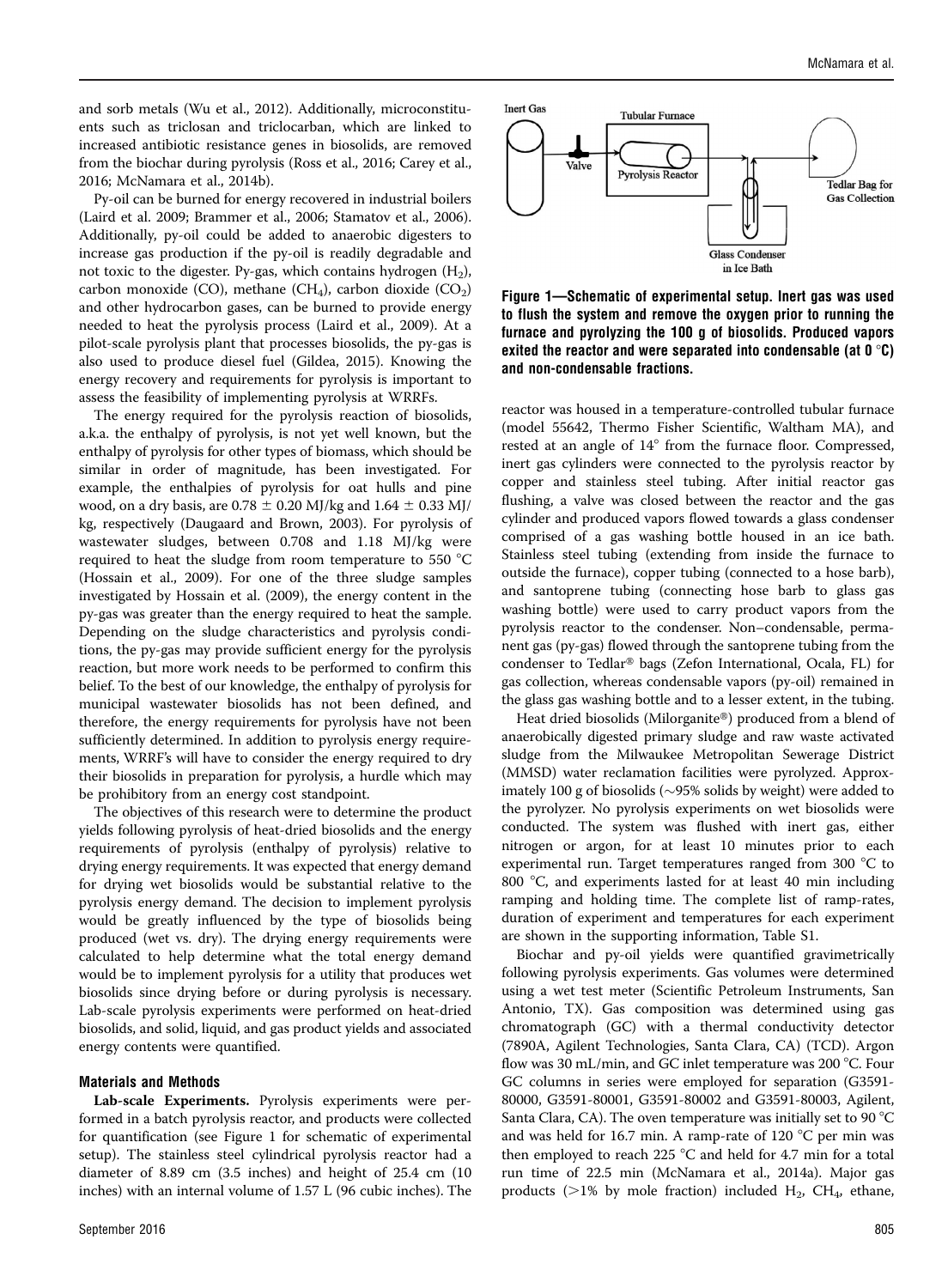

Figure 2—The effect of reactor temperature on mass yields of solid, liquid, and gas phases during slow pyrolysis.

pentane, ethylene,  $CO<sub>2</sub>$ , and CO. N-butane and iso-butane were quantified, but were never greater than 1% of the total mole fraction. Nitrogenous gaseous compounds are typically less than 1% of total mass yield during pyrolysis of sewage sludge and therefore were not measured (Tian et al., 2013).

Energy Balance. Bomb calorimetry (Parr 1341, Plain Jacket Calorimeter, Parr Instrument Company, Moline, IL) was used to quantify the energy content (kJ/kg or BTU/lb) of the biosolids fed to the pyrolysis reactor, the biochar, and the py-oil. Standard bomb calorimetry protocol was followed as described elsewhere (ASTM D5865, Parr). At a pyrolysis temperature of 300  $^{\circ}$ C, the condensate had too much water content to combust in the bomb calorimeter, so chemical oxygen demand (COD) measurements were performed on these samples. A correlation between the COD and the heating value from Heidrich and Dolfing (2010) was used in place of the bomb calorimetry. The higher heating value (HHV in kJ/kg-gas mixture) of py-gas was calculated from the measured mole fractions and published heating values of constituents (Cengel and Boles, 2014). The heating value of each product was multiplied by its mass fraction within the product mixture  $(mf_i)$  to determine the energy yield per kg of biosolids pyrolyzed (KJ/kg-biosolids).

The goal was to predict the pyrolysis conditions under which the py-gas and py-oil could be burned to theoretically provide the energy required for the pyrolysis reaction. It was thus necessary to compare the py-gas and py-oil chemical energy to the enthalpy of pyrolysis. The enthalpy of pyrolysis was calculated using an energy balance that incorporates the chemical energy (heating values) of the products and estimates of the thermodynamic properties of the char and condensate. A sketch of the relevant energy flows are shown in Figure S1. Descriptions of the measurements and assumptions used to determine the enthalpy of pyrolysis,  $h_p$  (MJ/kg of biosolids), are represented mathematically by eq 1. The heating values (HHV) were determined as described above. The necessary sensible and latent enthalpy changes were estimated between the reference temperature,  $T_{\text{ref}} = 25 \text{ °C}$ , which was assumed to be the biosolid reactant temperature, and the product temperature,  $T$  (the temperature of the reactor). For the char, an average heat capacity of  $c_{p,\text{char}} = 1.0 \text{ kJ/(kg K)}$  (based on softwood charcoal) was used (Gupta et al., 2003) to determine the sensible enthalpy change. For the gases, the sensible enthalpy change was calculated from temperature-dependent heat capacities (Cengel and Boles, 2014). The enthalpy change of the py-oil  $(h - h_{\mathrm{ref}})_{\mathrm{oil}}$ between the reference and product temperature was calculated from the properties of petroleum with a specific gravity of 0.95 (United States Bureau of Standards, 1929); it includes both sensible and latent enthalpy changes.

$$
h_p = mf_{\text{char}} \left[ HHV_{\text{char}} + c_{p,\text{char}}(T - T_{\text{ref}}) \right] + mf_{\text{oil}} \left[ HHV_{\text{oil}} + (h - h_{\text{ref}})_{\text{oil}} \right] + \sum_{\text{pygases}} mf_i \left[ HHV_i + \int_{T_{\text{ref}}}^T c_{p,i} dT \right] - HHV_{\text{biosolid}} \tag{1}
$$

#### Results and Discussion

Product Yields from Pyrolysis of Biosolids. Temperature impacted yields of all three products. Increasing the temperature from 300  $\degree$ C to 500  $\degree$ C greatly reduced biochar yield, but increasing the temperature beyond  $500 °C$  resulted in only minor losses of biochar (Figure 2). Inguanzo et al. (2002) also observed slight decreases in biochar, from 45% down to 40% yield, as temperature increased from 450  $\degree$ C to 850  $\degree$ C. Conversely, py-oil yield increased substantially from 300  $^{\circ}$ C to  $500$  °C, and then plateaued as temperature increased from  $500$ °C to 800 °C. The constant py-oil yield, but decreasing biochar yield at higher temperatures was balanced by a constant increase in py-gas yield as pyrolysis temperature increased. The product yields observed in this study were in line with yields observed in previous sewage sludge pyrolysis studies. In a pilot-scale, continuous feed system operated at  $450 \degree C$ , the py-gas yield was 14%, the char yield was 43%, and the py-oil yield was 43% by mass (Bridle & Skryski-Mantele, 2004). In our study the py-oil and char yields were nearly the same fraction at 500  $^{\circ}$ C. Hossain et al. (2009) found that, at 550 °C, the char yield was 64%, the pyoil yield was 30.4%, and the py-gas yield was only 5.6%. In their experiments the reactions were stopped once pyrolysis temperature was reached, whereas in our experiments the temperature was typically held for at least 30 minutes allowing for greater reduction of biochar yield. Ostensibly, reaction time, along with reaction temperature, plays an important role in determining product yields.

Temperature also had a large impact on the composition of py-gas. As temperature increased, the molar fraction of  $CO<sub>2</sub>$ continually decreased and the molar fraction of CO continually increased (Figure 3). The molar fraction of  $CH_4$  peaked at 500 °C and then remained relatively constant as temperature was increased.  $H_2$  was not a significant fraction of the gas below 500 °C, but at temperatures of 500 °C and higher, the  $H_2$ concentrations increased. Similarly, Inguanzo et al. (2002) observed that  $H_2$  concentration substantially increased at temperatures above 450 °C, and  $CO<sub>2</sub>$  decreased as temperature increased from 350  $^{\circ}$ C to 800  $^{\circ}$ C.

Pyrolysis temperature greatly impacted the quantity of py-gas produced, but did not impact the energy content on a pervolume of gas basis above 500  $^{\circ}$ C. The energy content of the pygas approximately tripled as temperature increased from 400  $^{\circ}$ C to 500  $\degree$ C (Figure 4a). The py-gas energy content was essentially unchanged as temperature increased to 800  $^{\circ}$ C, and had a heating value that was approximately 70% of the heating value of municipal anaerobic digester biogas comprised of 60% CH4 and  $40\%$  CO<sub>2</sub>. Even though the energy content on a volumetric basis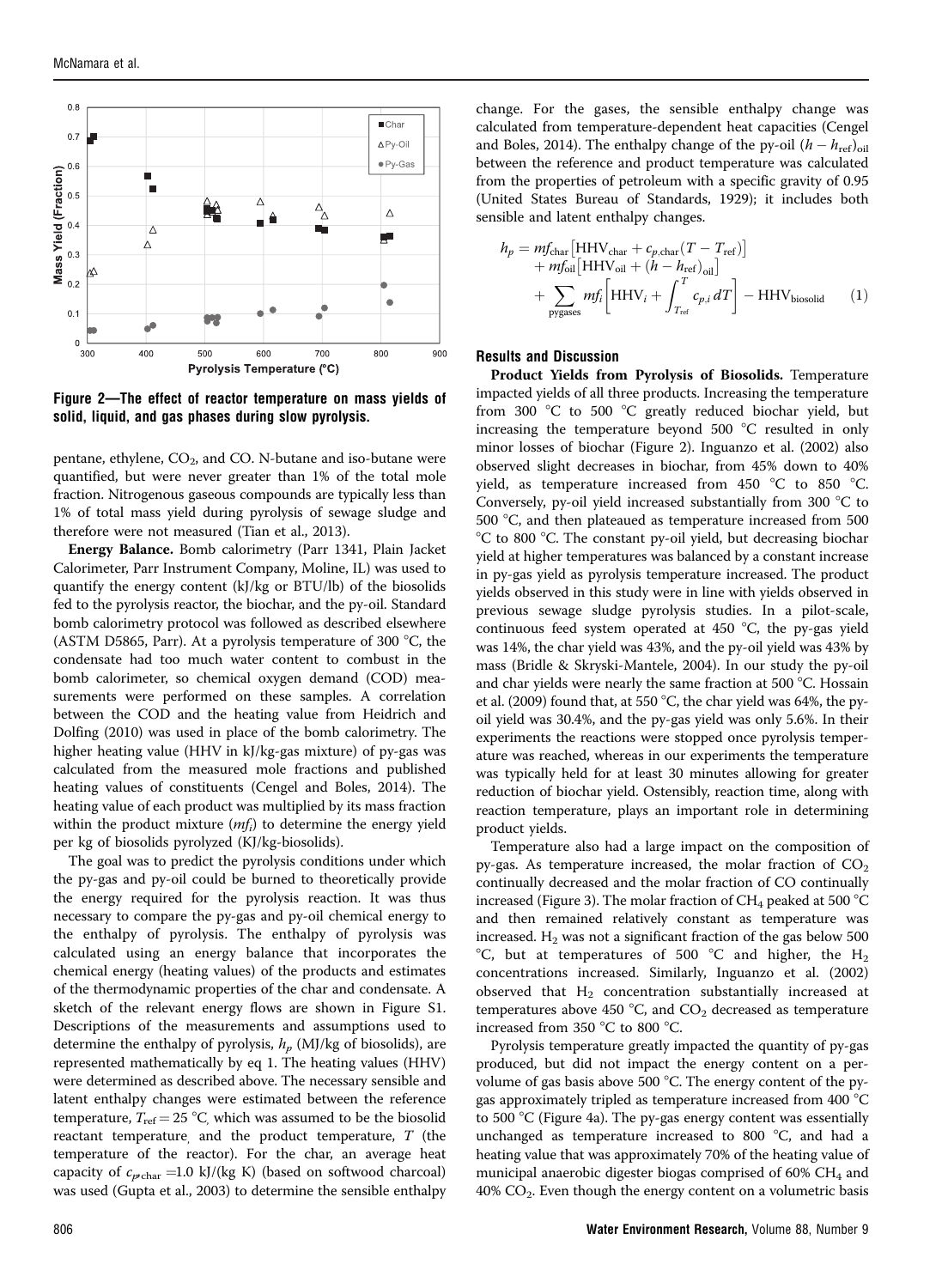

Figure 3—The impact of reactor temperature on gas composition of  $CO<sub>2</sub>$ , CO, CH<sub>4</sub>, and H<sub>2</sub>. Values represent volumetric fraction of gas. The complete data set for gas composition including gases that are less than 5% of volumetric composition are shown in Supporting Information, Table S2.

plateaued as temperatures increased above 500  $^{\circ}$ C, the net energy available in the form of py-gas increased linearly as temperature increased because more py-gas was being produced (Figure 4b).

Energy Costs of Pyrolysis. The theoretical energy cost of pyrolysis is the thermal energy input required to execute the process. Thermodynamically, the cost can be divided into three types of internal energy: sensible, latent, and chemical. Starting with ambient biosolids, thermal energy input initially raises the temperature and drives water out of the solids; the water evaporation constitutes the bulk of the drying energy cost. The enthalpy of vaporization of water is 2.26 MJ/kg at 100  $^{\circ}$ C whereas the change in sensible enthalpy of water is only around 0.33 MJ/kg between 20  $^{\circ}$ C and 100  $^{\circ}$ C. In typical dryers with non-unity efficiency, the drying process costs about 3.4 MJ per kilogram of removed water. Drying is considered largely complete as the solids begin to exceed the boiling point of water, nominally around 110  $\degree$ C in an atmospheric pressure reactor. With continued energy addition, the temperature continues to rise, leading to chemical decomposition of the organic matter and the creation and evaporation of additional compounds that become the products of the pyrolysis process. It is this extra energy in addition to the drying cost that must be quantified to better understand the prospects of pyrolysis. Using dried biosolids as a reactant, the sensible, latent, and chemical energy requirements to heat and transform the solids into pygas, py-oil, and biochar at a high product temperature is how we define the enthalpy of pyrolysis, i.e., the energy required for the pyrolysis reaction to take place *after* drying.

The enthalpy of pyrolysis for biosolids was calculated as the difference between the energy outputs (heating values of char, py-oil, py-gas plus sensible and latent heat losses) and the energy input (heating value of the biosolids feed); a graph of these values is shown in Figure S2. The enthalpy of pyrolysis ranged from -2.1 MJ/kg-feed biosolids to 3.0 MJ/kg-feed biosolids; this variability is due to experimental variation. The average enthalpy of pyrolysis value ( $n = 11$ ) was 0.083 MJ/kg and the standard deviation was 1.9 MJ/kg (see Supporting Information, Table S3 for a list of all enthalpy values). The enthalpy of pyrolysis is not clearly endothermic (positive) or exothermic (negative). Indeed,



Figure 4—(top) The impact of temperature on the energy content of py-gas based on volume of gas at 20  $\degree$ C and 1 atm. Black squares are experimental values and the red ''biogas'' line depicts the energy content of biogas containing  $60\%$  CH<sub>4</sub> and  $40\%$  CO<sub>2</sub>. (bottom) The impact of temperature on the total energy yield in the form of py-gas.

Hossain et al. (2009) reported that biosolids pyrolysis was endothermic under 300  $^{\circ}$ C, and either endothermic or exothermic as temperatures increased depending on the type of biosolids. The average enthalpy of pyrolysis values of oat hulls and pine ranged from 0.78 to 1.64 MJ/kg which is the same order of magnitude as the results observed in this biosolids work (Daugaard and Brown, 2003).

The enthalpy of pyrolysis is not a substantial energy cost compared to the energy requirements of biosolids drying. The energy content of the py-gas was greater than the enthalpy of pyrolysis in eight of the eleven experiments (Supporting Information, Table S3). A much larger fraction of energy was available in the py-oil compared to the py-gas (Figure 5). If only energy requirements for drying and pyrolysis are considered, and assuming the biosolids are either 20 or 25% solids after dewatering processes, then drying energy constitutes more than 70% of the combined drying and pyrolysis energy requirements. As seen in Figure 5, if a utility dewaters their biosolids to  $>25\%$ solids, then pyrolysis could recover some additional energy because the most energy intensive step, drying, is already occurring. The additional energy required for the pyrolysis of dried biosolids is very low compared to the energy content of the py-gas and py-oil.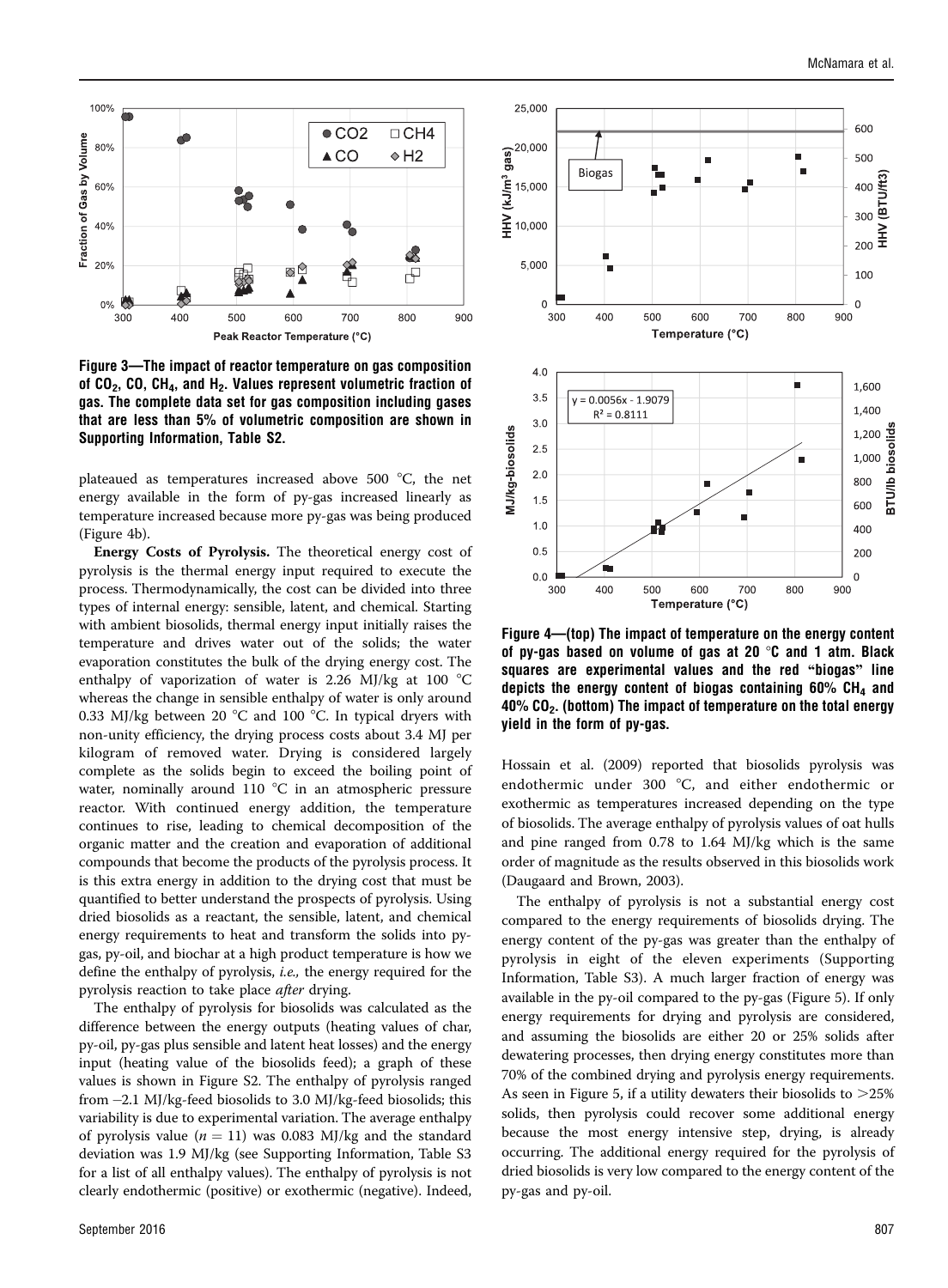

Figure 5—The energy available in py-gas and py-oil can offset the energy required for pyrolysis, but the energy required for drying is much greater than energy required for pyrolysis. The moisture content has a substantial impact on the energy required for biosolids drying. If a WRRF already dries their biosolids then pyrolysis could off-set energy drying costs by recovering energy from py-gas and py-oil. Additional energy could be recovered by using a heat exchanger to capture sensible and latent heat losses.

#### Conclusions

Biosolids pyrolysis has potential to contribute to future sustainability plans of WRRFs because it produces 1) energy sources in py-gas and py-oil, and 2) biochar which can be landapplied as a soil amendment and simultaneously contribute towards carbon sequestration. In fact, carbon from biochar can have a residence time greater than 1000 years when applied to soils (Singh et al., 2012). For WRRFs that produce dried biosolids, pyrolysis may be a viable polishing treatment process because the energy contained in py-gas alone could off-set the energy required for pyrolysis. The energy produced from py-gas could be recovered and used to provide heat for pyrolysis and pyrolysis could be sustained by feeding dried biosolids and recycling py-gas. Additionally, py-oil contains energy that could be sold or recovered for internal use. For WRRFs that do not dry their biosolids, implementing pyrolysis could be costly from an energy standpoint because the energy contained in py-gas and py-oil would have to be completely recovered to off-set the added energy requirements for drying. In other words, the energy required for pyrolysis is minimal compared to the energy required for drying biosolids. In addition to energy considerations, the value of biochar as a marketable product will vary widely and should be assessed for each WRRF. More research should be conducted to specifically determine how biochar derived from wastewater biosolids, as opposed to other sources of biomass, can impact crop yields, soil moisture holding capacity, and retention of nutrients.

#### Acknowledgements

This work was funded by the Milwaukee Metropolitan Sewerage District. We appreciate the laboratory assistance provided by Kevin Berg and Jack Lawinger.

Submitted for publication August 14, 2015; revised manuscript submitted January 14, 2016; accepted for publication January 31, 2016.

### **References**

Ahmed, I. I.; Gupta, A. K. (2010) Pyrolysis and Gasification of Food Waste: Syngas Characteristics and Char Gasification Kinetics. Appl. Energy, 87(1), 101-8.

- Blöcher, C.; Niewersch, C.; Melin, T. (2012) Phosphorus Recovery From Sewage Sludge with a Hybrid Process of Low Pressure Wet Oxidation and Nanofiltration. Water Res., 46(6), 2009-2019.
- Brammer, J. G.; Lauer, M.; Bridgwater, A. V. (2006) Opportunities for Biomass-derived Bio-oil in European Heat and Power Markets. Energy Policy, 34(17), 2871-2880.
- Bridle, T. R.; Pritchard, D. (2004) Energy and Nutrient Recovery from Sewage Sludge via Pyrolysis. Water Sci. Technol., 50(9), 169-175.
- Bridle, T. R.; Skrypski-Mantele, S. (2004) Experience and Lessons Learned from Sewage Sludge Pyrolysis in Australia. Water Sci. Technol, 49(10), 217-223.
- Brisolara, K; Qi, Y. (2011) Biosolids and Sludge Management. Water Environ. Res., 83 (10), 1351-1375.
- Carey, D. E.; McNamara, P. J.; Zitomer, D. H. (2015) Biochar from Pyrolysis of Biosolids for Nutrient Adsorption and Turfgrass Cultivations. Water Environ. Res., 87(12), 2098-2106.
- Carey, D. E.; Zitomer, D. H.; Hristova, K. R.; Kappell, A. D.; McNamara, P. J. (2016) Triclocarban Influences Antibiotic Resistance and Alters Anaerobic Digester Microbial Community Structure. Environ. Sci. Technol., 50(1), 126-134.
- Cengel, Y. A.; Boles, M. A. (2014) Thermodynamics: An Engineering Approach, 8<sup>th</sup> ed.; McGraw-Hill.
- Chen, D.; Yu, Y.; Liu, Z.; Xu, Y.; Liu, Q.; Qian, G. (2008) Ferrite Process of Electroplating Sludge and Enrichment of Copper by Hydrothermal Reaction. Sep. Purif. Technol., 62(2), 297-303.
- Daugaard, D. E.; Brown, R. C. (2003) Enthalpy for Pyrolysis for Several Types of Biomass. Energy & Fuels, 17(4): 934-939.
- Deng W. Y.; Yan, J.; Li, X.; Wang, F.; Chi, Y.; Lu, S. (2009) Emission Characteristics of Dioxins, Furans and Polycyclic Aromatic Hydrocarbons During Fluidized-Bed Combustion of Sewage Sludge. J. Environ. Sci., 21(12), 1747-1752.
- Gildea, L. Technology Spotlight: Kore Infrastructure. Water Environment Research Foundation at http://www.werf.org/lift/docs/ LIFT\_Notes\_Docs/Technology\_Spotlight\_5-14-15.aspx. Accessed Dec 28, 2015.
- Gupta, M.; Yang, J.; Roy. C. (2003) Specific Heat and Thermal Conductivity of Softwood Bark and Softwood Char Particles. Fuel, 82, 919-927.
- Heidrich, E. S.; Curtis, T. P.; Dolfing, J. (2010) Determination of the Internal Chemical Energy of Wastewater. Environ. Sci. Technol., 45, 827-832.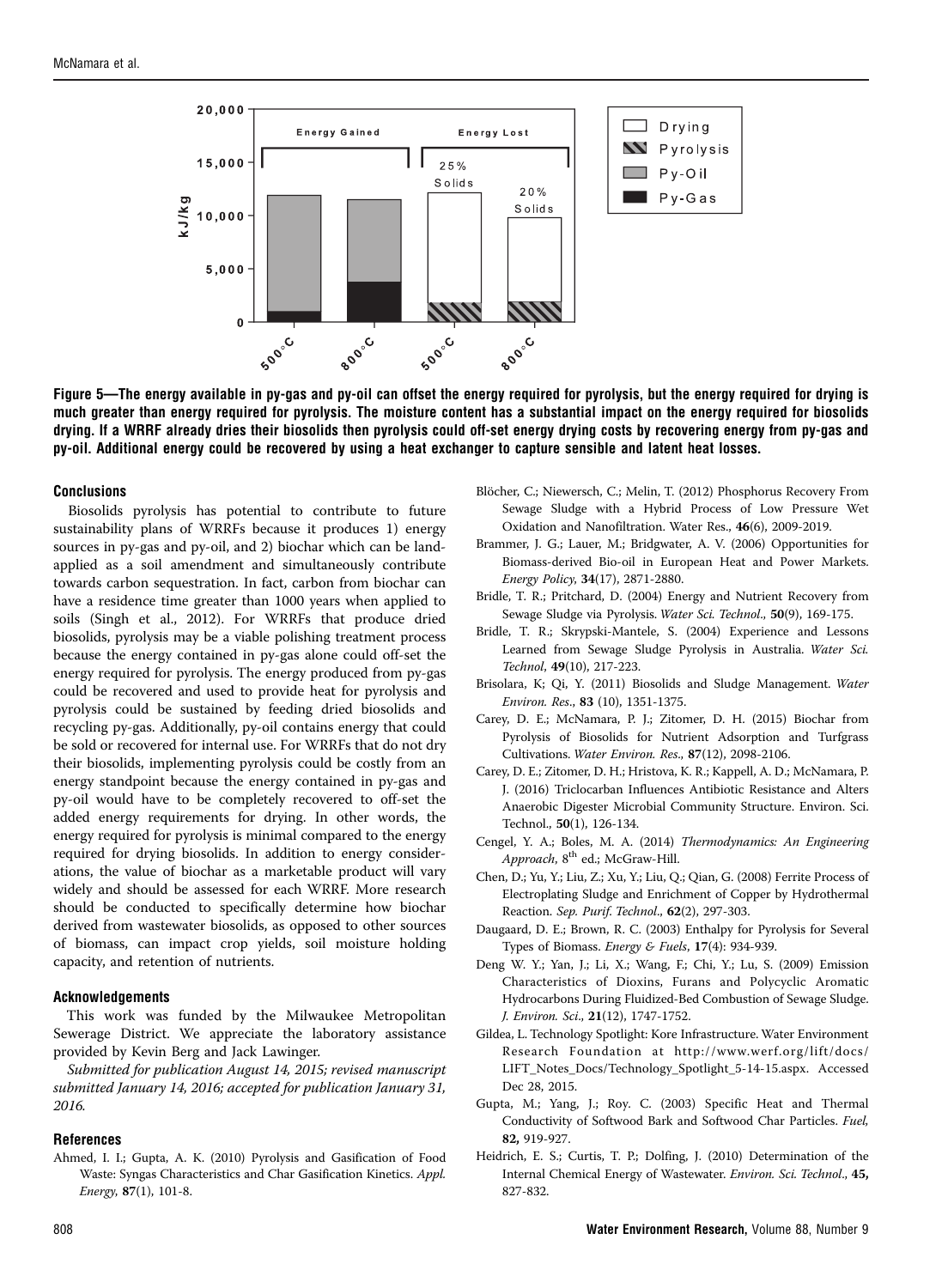- Hossain, M. K.; Strezov, V.; Nelson, P. F. (2009) Thermal Characterisation of the Products of Wastewater Sludge Pyrolysis. J. Anal. Appl. Pyrolysis, 85(1-2), 442-46.
- Hossain M. K; Strezov, V.; Chan, K. Y.; Ziolkowski, A.; Nelson, P. F. (2011) Influence of Pyrolysis Temperature on Production and Nutrient Properties of Wastewater Sludge Biochar. J. Environ. Manage., 92(1), 223-228.
- Hossain, A. K.; Davies, P. A. (2013) Pyrolysis Liquids and Gases as Alternative Fuels in Internal Combustion Engines – A Review. Renewable Sustainable Energy Rev., 21, 165-89.
- Inguanzo, M.; Dominguez, A.; Menendez, J. A.; Blanco, C. G.; Pis, J. J. (2002) On the Pyrolysis of Sewage Sludge: The Influence of Pyrolysis Conditions on Solid, Liquid and Gas Fractions. J. Anal. Appl. Pyrolysis, 63, 209-222.
- Laird, D. A.; Brown, R. C.; Amonette, J. E. (2009) Review of the Pyrolysis Platform for Coproducing Bio-Oil and Biochar. Biofuels, Bioprod. Biorefin., 3(5) 547–562.
- Lee, K. (1998) Gasification of Char from Wastewater Solids Pyrolysis. Water Environ. Res., 70, 133-137.
- Lehmann, J.; Gaunt, J.; Rondon, M.. (2006) Bio-Char Sequestration in Terrestrial Ecosystems – A Review. Mitigation Adapt. Strateg. Glob. Chang., 11(2), 395-419.
- Liu Z. Z.; Qian G. R.; Sun, Y.; Xu, Y. (2010) Speciation Evolutions of Heavy Metals During the Sewage Sludge Incineration in a Laboratory Scale Incinerator. Energy Fuels, 24(4), 2470-2478.
- Lumley, N. P.; Ramey, D. F.; Prieto, A. L.; Braun, R. J.; Cath, Y. T.; Porter, J. M. (2014) Techno-Economic Analysis of Wastewater Sludge Gasification: A Decentralized Urban Perspective. Bioresour. Technol., 161, 385-394.
- Major, J.; Rondon, M.; Molina, D.; Riha, S. J.; Lehmann, J. (2010) Maize Yield and Nutrition during 4 Years after Biochar Application to a Colombian Savanna Oxisol. Plant Soil, 333, 117-28.
- Marani, D.; Braguglia, C. M.; Mininni, G.; Maccioni, F. (2003) Behaviour of Cd, Cr, Mn, Ni, Pb, and Zn in Sewage Sludge Incineration by Fluidised Bed Furnace. Waste Manage., 23(2), 117-124.
- McNamara, P. J.; Wilson, C. A.; Wogen, M. T.; Murthy, S. N.; Novak, J. T.; Novak, P. J. (2012) The Effect of Thermal Hydrolysis Pretreatment on the Anaerobic Degradation of Nonylphenol and Short-Chain nNonylphenol Ethoxylates in Digested Biosolids.Water Res. 46, 2937-46.
- McNamara, P.; Koch, J.; Zitomer, D. (2014a) Pyrolysis of Wastewater Biosolids: Lab-Scale Experiments and Modeling; Proceedings of the 87th Annual Water Environment Federation Technical Exhibition and Conference; New Orleans, Louisiana, Sep 27- Oct 01, 2014; Water Environment Federation: Alexandria, Virginia.
- McNamara, P. J.; LaPara,T. M.; Novak, P. J. (2014b) The Impacts of Triclosan on Anaerobic Digester Community Structures, Function, and Antimicrobial Resistance. Environ. Sci. Technol., 48 (13), 7393-7400.
- North East Biosolids and Residuals Association (NEBRA). (2007) A National Biosolids Regulation, Quality, End Use and Disposal Survey. Final Report.
- Ross, J.; Zitomer, D.; Miller, T.; Weirich, C.; McNamara, P. (2016) Emerging Investigators Series: Pyrolysis Removes Common Microconstituents Triclocarban, Triclosan, and Nonylphenol from Biosolids. Environ. Sci.: Water Res. Technol., DOI: 10.1039/ C5EW00229J.
- Samolada, M. C.; Zabaniotou, A. A. (2014) Comparative Assessment of Municipal Sewage Sludge Incineration, Gasification and Pyrolysis for a Sustainable Sludge-To-Energy Management In Greece. Waste Manage., 34(2), 411-420.
- Shen, L.; Zhang, D. K. (2003) An Experimental Study of Oil Recovery from Sewage Sludge by Low-temperature Pyrolysis in a Fluidisedbed. Fuel, 82(4), 465-472.
- Singh, B. P.; Cowie, A. L.; Smernik, R. J. (2012) Biochar Carbon Stability in a Clayey Soil as a Function of Feedstock and Pyrolysis Temperature. Environ. Sci. Technol., 46, 11770-11778.
- Stamatov V.; Honnery, D.; Soria, J. (2006) Combustion Properties of Slow Pyrolysis Bio-oil Produced from Indigenous Australian Species. Renewable Energy, 31(13), 2108-2121.
- Tian, Y.; Zhang, J.; Zuo, W.; Chen, L.; Cui, Y.; Tan, T. (2013) Nitrogen Conversion in Relation to NH3 and HCN During Microwave Pyrolysis of Sewage Sludge. Environ. Sci. Technol., 47(7), 3498- 505.
- United States Bureau of Standards. (1929) Thermal Properties of Petroleum Products. Miscellaneous Publication No. 97.
- U.S. Environmental Protection Agency (2012) Water: Sewage Sludge (Biosolids). Frequently Asked Questions. http://water.epa.gov/ polwaste/wastewater/treatment/biosolids/genqa.cfm
- Wang, H.; Brown, S. L.; Magesan, G. N.; Slade, A. H.; Quintern, M.; Clinton, P. W.; Payn, T. W. (2008) Technological Options for the Management of Biosolids. Environ. Sci. Pollut. Res., 15, 308-17.
- Wu, D. L.; Wang, W.; Zhang, J. H.; Fu, H.; Lv, X. S.; Xu, X. H. (2012) Preparation of Mulberry Branch Biomass Char and its Usage in Wastewater Treatment. Water Environ. Res., 84(11), 2060-2069.
- Xu, X. D.; Michael, J. A.(1998) Gasification of Sewage Sludge and Other Biomass for Hydrogen Production in Supercritical Water. Environ. Prog., 17(4), 215-220.
- Yuan, H.; Lu, T.; Zhao, D.; Huang, H.; Noriyuki, K.; Chen, Y. (2013) Influence of Temperature on Product Distribution and Biochar Properties by Municipal Sludge Pyrolysis. J. Material Cycles Waste Manage., 15(3), 357-361.
- Zerzghi, H.; Gerba, C. P.; Pepper, I. L. (2010) Long-term Effects of Land Application of Class B Biosolids on Soil Chemical Properties. J. Resid. Sci. Technol. 7, 51-61.

# Supporting Information

#### Table S1—Experimental Parameters.

| <b>Nominal temp</b><br>(°C) | Avg temp<br>(°C) | Ramp<br>rate ( $^{\circ}$ C/min) | <b>Duration</b><br>(min) |  |
|-----------------------------|------------------|----------------------------------|--------------------------|--|
| 500                         | 504              | 7                                | 97                       |  |
| 800                         | 815              | 10                               | 106                      |  |
| 500                         | 512              | 11                               | 82                       |  |
| 500                         | 520              | 12                               | 76                       |  |
| 700                         | 694              | 13                               | 85                       |  |
| 700                         | 704              | 17                               | 75                       |  |
| 300                         | 304              | 18                               | 96                       |  |
| 600                         | 616              | 20                               | 67                       |  |
| 500                         | 522              | 21                               | 40                       |  |
| 300                         | 311              | 24                               | 88                       |  |
| 600                         | 594              | 32                               | 42                       |  |
| 600                         | 594              | 32                               | 42                       |  |
| 400                         | 402              | 37                               | 40                       |  |
| 400                         | 412              | 40                               | 44                       |  |
| 800                         | 805              | 40                               | 51                       |  |
| 500                         | 504              | NА                               | NА                       |  |